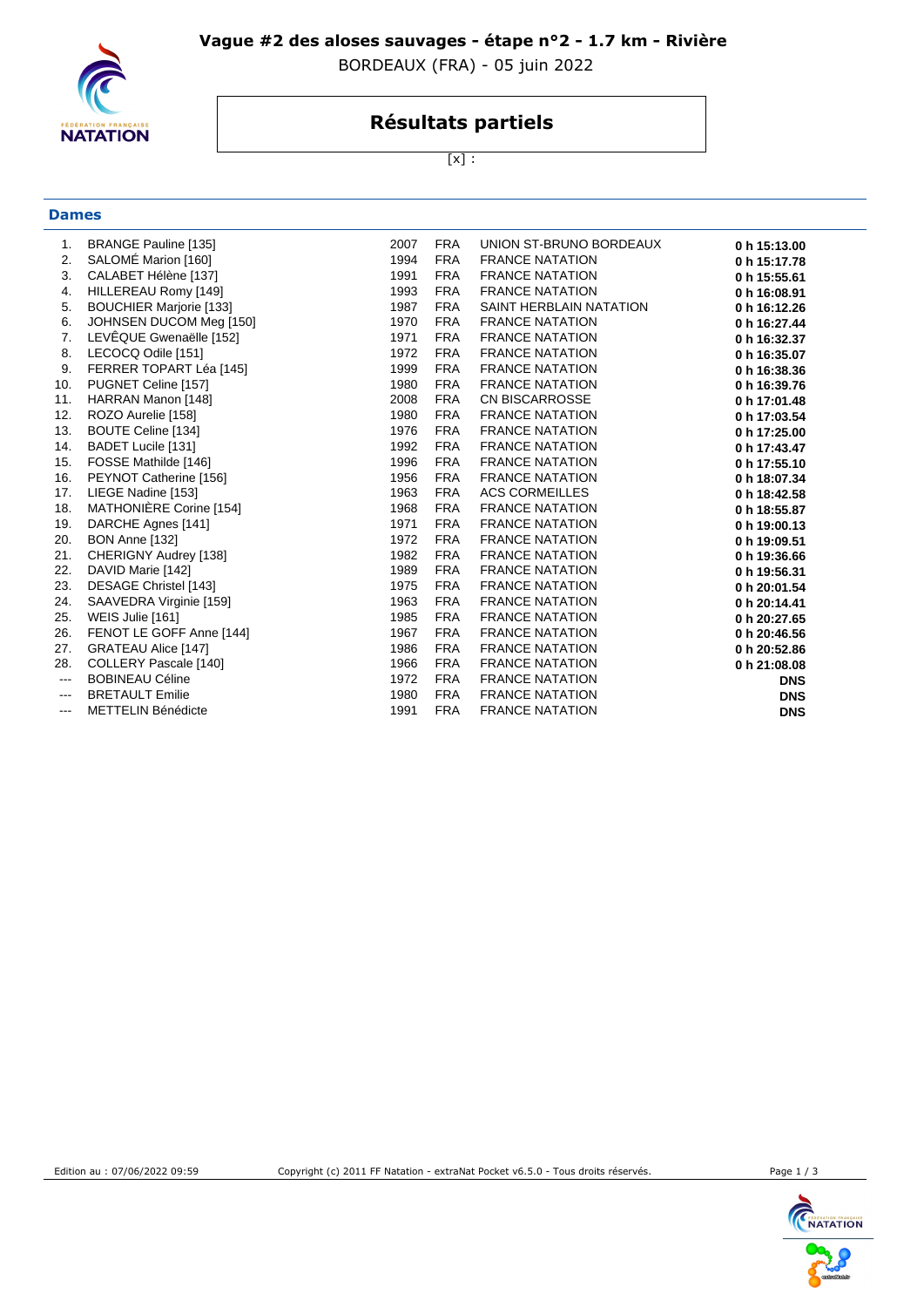

**Messieurs**

### **Vague #2 des aloses sauvages - étape n°2 - 1.7 km - Rivière**

BORDEAUX (FRA) - 05 juin 2022

## **Résultats partiels**

[x] :

| 1.  | <b>BRIASTRE Olivier [174]</b>   | 1975 | <b>FRA</b> | <b>FRANCE NATATION</b>                | 0 h 13:25.00 |
|-----|---------------------------------|------|------------|---------------------------------------|--------------|
| 2.  | SOMOS Pierre [234]              | 1998 | <b>FRA</b> | <b>FRANCE NATATION</b>                | 0 h 13:36.88 |
| 3.  | ROUSSELOT-DOISY Stéphane [231]  | 1976 | <b>FRA</b> | <b>FRANCE NATATION</b>                | 0 h 14:53.36 |
| 4.  | <b>BORDERIES Nicolas [171]</b>  | 1992 | <b>FRA</b> | <b>FRANCE NATATION</b>                | 0 h 15:16.73 |
| 5.  | BIDEGARAY Raphaël [168]         | 1974 | <b>FRA</b> | <b>FRANCE NATATION</b>                | 0 h 15:28.29 |
| 6.  | NERET Cyril [217]               | 1968 | <b>FRA</b> | <b>FRANCE NATATION</b>                | 0 h 15:37.01 |
| 7.  | DAGORNE Sebastien [185]         | 1977 | <b>FRA</b> | NATATION BRETAGNE                     | 0 h 15:41.25 |
| 8.  | DAVID Ribeiro [188]             | 1990 | <b>FRA</b> | <b>FRANCE NATATION</b>                | 0 h 15:50.16 |
| 9.  | TRENEL Raphael [242]            | 1993 | <b>FRA</b> | <b>FRANCE NATATION</b>                | 0 h 15:54.42 |
| 10. | VIDAL Francois [244]            | 1962 | <b>FRA</b> | <b>FRANCE NATATION</b>                | 0 h 15:54.56 |
| 11. | GAVOILLE Arnaud [196]           | 1987 | <b>FRA</b> | <b>FRANCE NATATION</b>                | 0 h 15:55.36 |
| 12. | TOULZA Michael [241]            | 1986 | <b>FRA</b> | <b>FRANCE NATATION</b>                | 0 h 15:57.00 |
| 13. | BAZIN Jerome [167]              | 1983 | <b>FRA</b> | <b>FRANCE NATATION</b>                | 0 h 16:06.43 |
| 14. | PANEL Pierre [220]              | 1996 | <b>FRA</b> | <b>FRANCE NATATION</b>                | 0 h 16:12.44 |
| 15. | LEDOT Kévin [209]               | 1989 | <b>FRA</b> | <b>FRANCE NATATION</b>                | 0 h 16:16.00 |
| 16. | VOGEL Matjieu [246]             | 1982 | <b>FRA</b> | <b>FRANCE NATATION</b>                | 0 h 16:22.55 |
| 17. | MAZIER Wilfrid [212]            | 1983 | <b>FRA</b> | <b>FRANCE NATATION</b>                | 0 h 16:22.58 |
| 18. | MATHIAN Nicolas [166]           | 1984 | <b>FRA</b> | <b>FRANCE NATATION</b>                | 0 h 16:24.77 |
| 19. | MINVIELLE Frederic [213]        | 1970 | <b>FRA</b> | ANDERNOS ESPADONS THALASSA            | 0 h 16:30.00 |
| 20. | DELVAUX Stephane [189]          | 1974 | <b>FRA</b> | <b>GIRONDINS BORDEAUX</b>             | 0 h 16:32.96 |
| 21. | MORLAT Pierre-françois [215]    | 1991 | <b>FRA</b> | <b>FRANCE NATATION</b>                | 0 h 16:33.58 |
| 22. | GUIADER Olivier [198]           | 1972 | <b>FRA</b> | <b>FRANCE NATATION</b>                | 0 h 16:35.56 |
| 23. | PUGNET Edward [227]             | 1988 | <b>FRA</b> | <b>FRANCE NATATION</b>                | 0 h 16:35.88 |
| 24. | VERARDO Kevin [243]             | 2022 | <b>FRA</b> |                                       | 0 h 16:36.99 |
| 25. | DAUZAN Philippe [187]           | 1970 | <b>FRA</b> | <b>FRANCE NATATION</b>                | 0 h 16:39.22 |
| 26. | COLIN Luc [184]                 | 1996 | <b>FRA</b> | <b>FRANCE NATATION</b>                | 0 h 16:39.65 |
| 27. | ZAMBAUX Pierre [247]            | 1964 | <b>FRA</b> | <b>FRANCE NATATION</b>                | 0 h 16:39.69 |
| 28. | CARREAU Stéphane [177]          | 1973 | <b>FRA</b> | <b>FRANCE NATATION</b>                | 0 h 16:41.64 |
| 29. | NIEDERCORN Frank [218]          | 1961 | <b>FRA</b> | <b>FRANCE NATATION</b>                | 0 h 16:42.20 |
| 30. | HAU-PALE Pascal [199]           | 1967 | <b>FRA</b> | COQS ROUGES BORDEAUX                  | 0 h 16:47.07 |
| 31. | FARDEAU Simon [192]             | 1983 | <b>FRA</b> | <b>FRANCE NATATION</b>                | 0 h 16:48.39 |
| 32. | RAKOTONDRAMASY Laurent [229]    | 1974 | <b>FRA</b> | <b>FRANCE NATATION</b>                | 0 h 16:52.01 |
| 33. | DUSSARAT Romain [250]           | 1980 | <b>FRA</b> | NON LICENCIé                          | 0 h 16:52.93 |
| 34. | <b>BRANGE Herve [172]</b>       | 1975 | <b>FRA</b> | UNION ST-BRUNO BORDEAUX               | 0 h 17:02.55 |
| 35. | RAKOTONDRAMASY Patrick [230]    | 1977 | <b>FRA</b> | <b>US ST-ANDRE</b>                    | 0 h 17:02.57 |
| 36. | <b>CARPENTIER Olivier [176]</b> | 1965 | <b>FRA</b> | <b>FRANCE NATATION</b>                | 0 h 17:16.64 |
| 37. | LAGARDE Christian [203]         | 1956 | <b>FRA</b> | <b>MASTERS NATATION - LANGON - SG</b> | 0 h 17:18.55 |
| 38. | LAHOULE Arnaud [204]            | 1975 | <b>FRA</b> | <b>COQS ROUGES BORDEAUX</b>           | 0 h 17:22.78 |
| 39. | GELLÉ Patrick [197]             | 1960 | <b>FRA</b> | <b>FRANCE NATATION</b>                | 0 h 17:23.44 |
| 40. | SOULIE Frederic [235]           | 1971 | <b>FRA</b> | <b>FRANCE NATATION</b>                | 0 h 17:24.31 |
| 41. | PROU Emmanuel [226]             | 1981 | <b>FRA</b> | <b>FRANCE NATATION</b>                | 0 h 17:26.93 |
| 42. | STEINBACH Bruno [236]           | 1975 | <b>FRA</b> | ASSOCIATION ORNON NATATION            | 0 h 17:29.74 |
| 43. | VILLALPANDO Emmanuel [245]      | 1973 | <b>FRA</b> | <b>FRANCE NATATION</b>                | 0 h 17:34.93 |
| 44. | RAIS Karim [228]                | 1974 | <b>FRA</b> | <b>FRANCE NATATION</b>                | 0 h 17:36.82 |
| 45. | LE CORRE Guillaume [205]        | 1978 | <b>FRA</b> | <b>FRANCE NATATION</b>                | 0 h 17:36.94 |
| 46. | MOULINET Xavier [216]           | 1970 | <b>FRA</b> | <b>FRANCE NATATION</b>                | 0 h 17:43.55 |
| 47. | CAUMON Jacques [178]            | 1955 | <b>FRA</b> | <b>FRANCE NATATION</b>                | 0 h 17:46.06 |
| 48. | PERIGAULT Pascal [222]          | 1966 | <b>FRA</b> | <b>FRANCE NATATION</b>                | 0 h 17:53.18 |
| 49. | BON Nicolas [170]               | 1969 | <b>FRA</b> | <b>FRANCE NATATION</b>                | 0 h 18:03.99 |
| 50. | LE GOFF Yann [206]              | 1960 | <b>FRA</b> | <b>FRANCE NATATION</b>                | 0 h 18:17.50 |
| 51. | COLIN Eric [183]                | 1971 | <b>FRA</b> | <b>FRANCE NATATION</b>                | 0 h 18:23.52 |
| 52. | MOINARD Jean [214]              | 1960 | <b>FRA</b> | <b>FRANCE NATATION</b>                | 0 h 18:25.36 |
| 53. | PLETAN Samuel [225]             | 2002 | <b>FRA</b> | DAUPHINS ST-PIERRE-DU-MONT            | 0 h 18:29.30 |
| 54. | CHAPOULIE Denis [179]           | 1956 | <b>FRA</b> | <b>FRANCE NATATION</b>                | 0 h 18:29.59 |
| 55. | FENOT Tristan [194]             | 1999 | <b>FRA</b> | <b>FRANCE NATATION</b>                | 0 h 18:39.90 |
| 56. | DAMBREVILLE Florent [186]       | 1991 | <b>FRA</b> | <b>FRANCE NATATION</b>                | 0 h 18:45.66 |
| 57. | CLOGENSON Max [182]             | 1965 | <b>FRA</b> | <b>FRANCE NATATION</b>                | 0 h 18:48.61 |
| 58. | BIDOU Jean Etienne [169]        | 1951 | <b>FRA</b> | UNION ST-BRUNO BORDEAUX               | 0 h 18:54.81 |

Edition au : 07/06/2022 09:59 Copyright (c) 2011 FF Natation - extraNat Pocket v6.5.0 - Tous droits réservés. Page 2 / 3